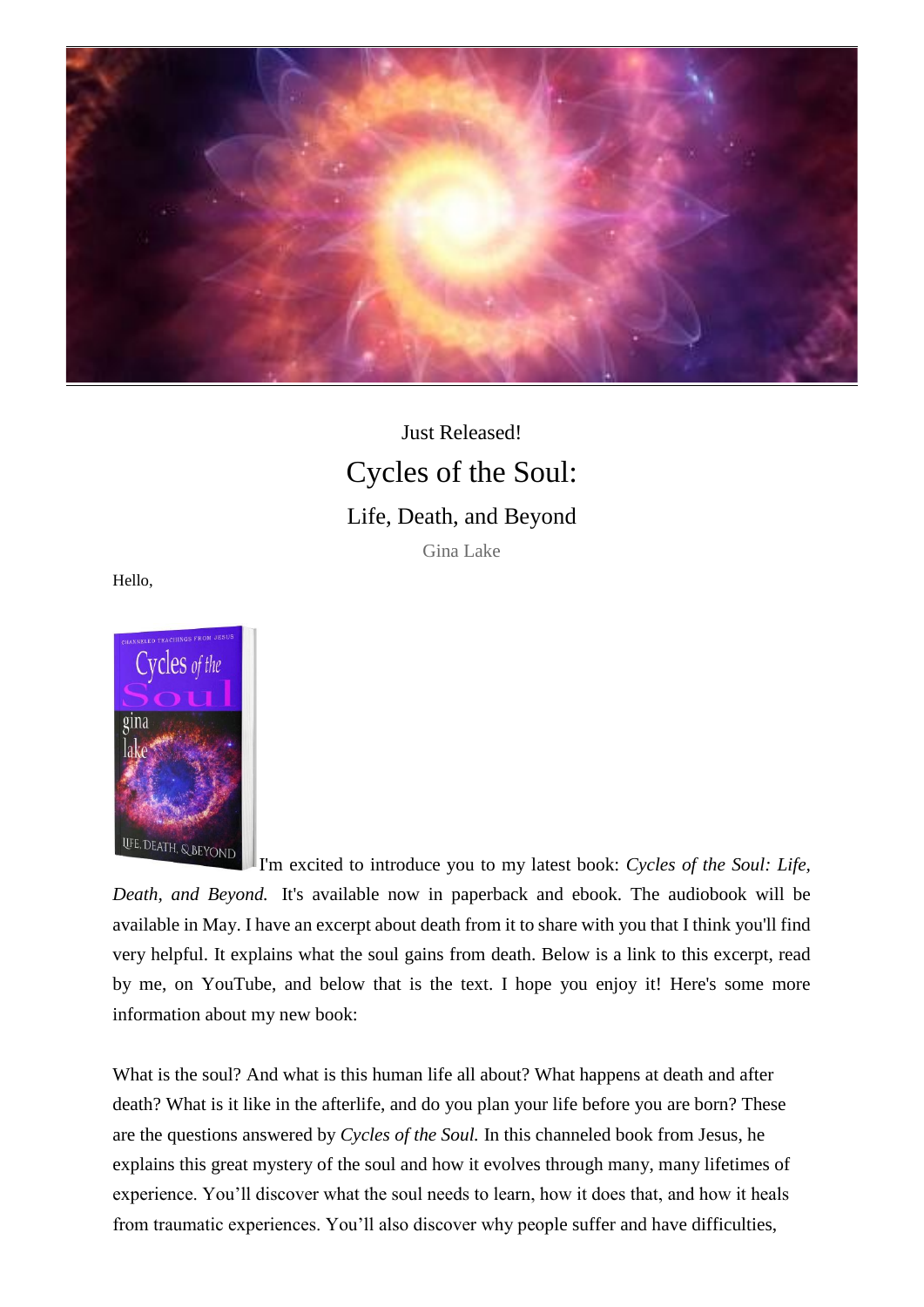why people are so different and how to get along with them, and you'll be given practices to raise your vibration and speed up your evolution. This wise and compassionate perspective from Jesus will help you embrace life and be at peace with life and with death.

**From the Introduction:** "Before taking on a human life, you existed as an energy being, as pure love and ecstatic beingness. And then you chose to experience being human. Once you did, you became embroiled in the cycle of lifetimes that hone and shape a human being and bring you back to your original state of love and peace—but with much more experience, compassion, and wisdom than you had before these incarnations. You chose to leave perfection for a state of imperfection and immeasurable challenges and growth. What courage! What a journey! From these experiences as a human being, your soul gains immensely, far more than you can ever imagine, and not only your soul but the Godhead is enhanced by these experiences. All of creation evolves and all of creation evolves the Creator, and the Creator rejoices! This is what is going on. This is the bigger picture, the grand design you are part of." –Jesus

The audiobook will be available in May.

The Kindle ebook is available now for \$4.99. Paperback is \$16.95 US.

Click on the image below to listen to a book excerpt on YouTube:

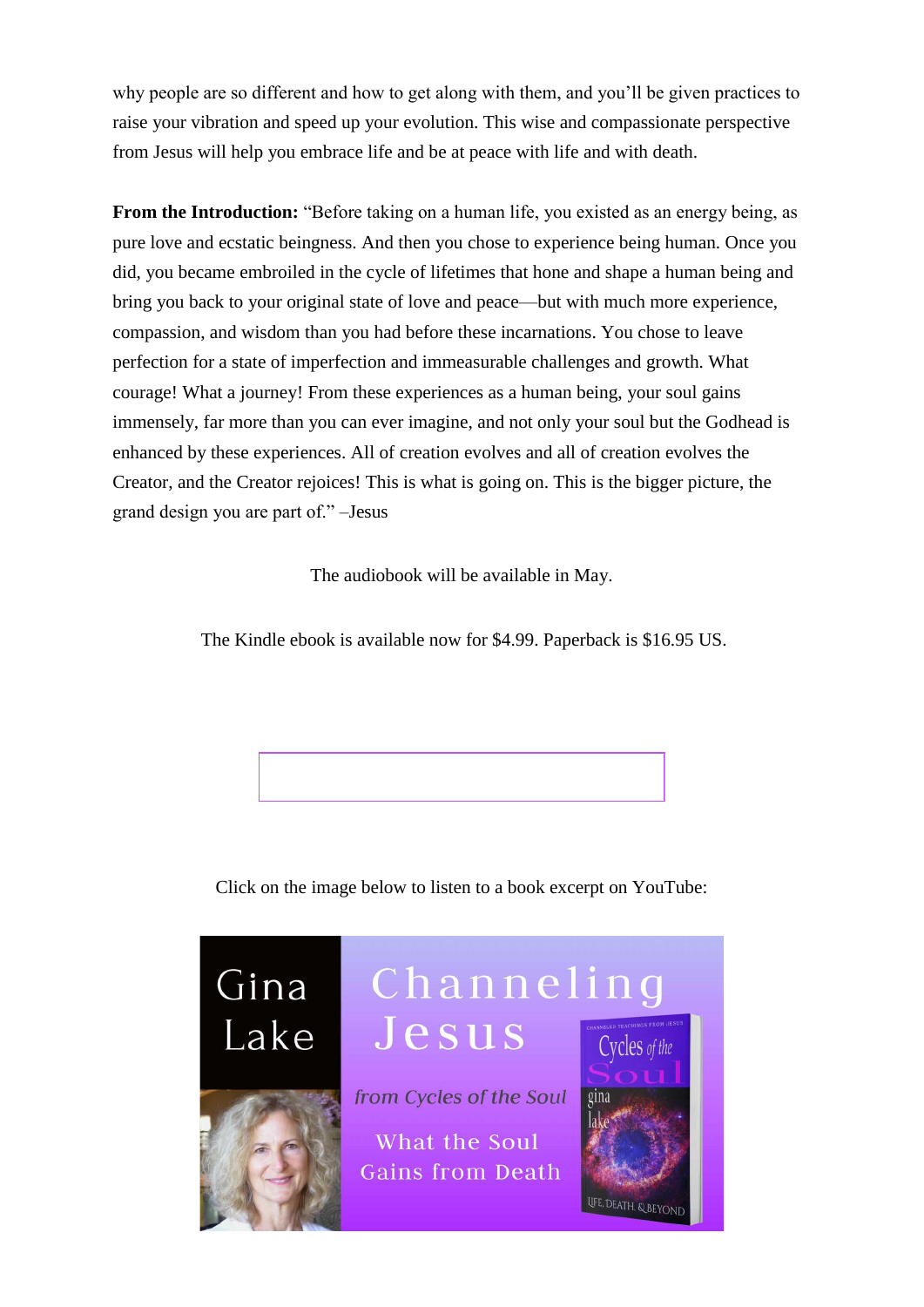## What the Soul Gains from Death

## from *[Cycles of the Soul: Life, Death, and Beyond](https://ginalake.krtra.com/c/a95CyWbUr3Xc/nnEG2)*

Greetings! This is the one you've known as Jesus the Christ. Each death in your various lifetimes brings so much growth for your soul. There are so many ways that you die in your many lifetimes, and every way teaches something different. Life is full of lessons, and some of the most powerful and important lessons are learned in your last moments of life or in the months leading up to one's death, in the case of a terminal illness.

Life often feels unfair, and painful and difficult deaths often feel unfair, but they are always wise from the standpoint of your soul. Your soul chooses the type of death you will have because it serves your soul's growth to have that experience. You are never being punished. Every death you have undergone has always been chosen or allowed by your soul because that experience was deemed to have something to offer you in terms of your growth.

Whether you do grow from that experience and how much is up to you to some extent, but even the most resistant and angry person is learning something that will change how he or she is in subsequent lifetimes. As I've said many times, you can't help but learn from your various experiences, even if it appears to you or to others that you aren't learning or haven't learned anything.

One's apparent reactions to an experience such as death, such as anger, sadness, bitterness, and resistance, are the ego's response to a situation and don't accurately reflect the deeper effect of that experience. You learn in spite of any anger, sadness, bitterness, or resistance. While these emotions are happening on the surface, deep changes on other levels are going on that are often imperceptible to the one dying and those witnessing the death. After death, when the individual looks back on that experience in the life review, the lesson becomes obvious, and the individual can feel gratitude for even that experience.

There is great wisdom in the design of one's life and experiences. Learning is built into life in ways you can't imagine. For instance, when something horrific happens, such as child abuse, this can serve the soul by developing the person's compassion or driving that person into a healing profession or one supportive of children, such as education or child welfare. Many life purposes are founded on just such intense experiences that drive one's interest in a particular direction, often for many consecutive lifetimes. Souls gain in wisdom and skill and become specialists in an area by taking on similar life purposes over a series of lifetimes.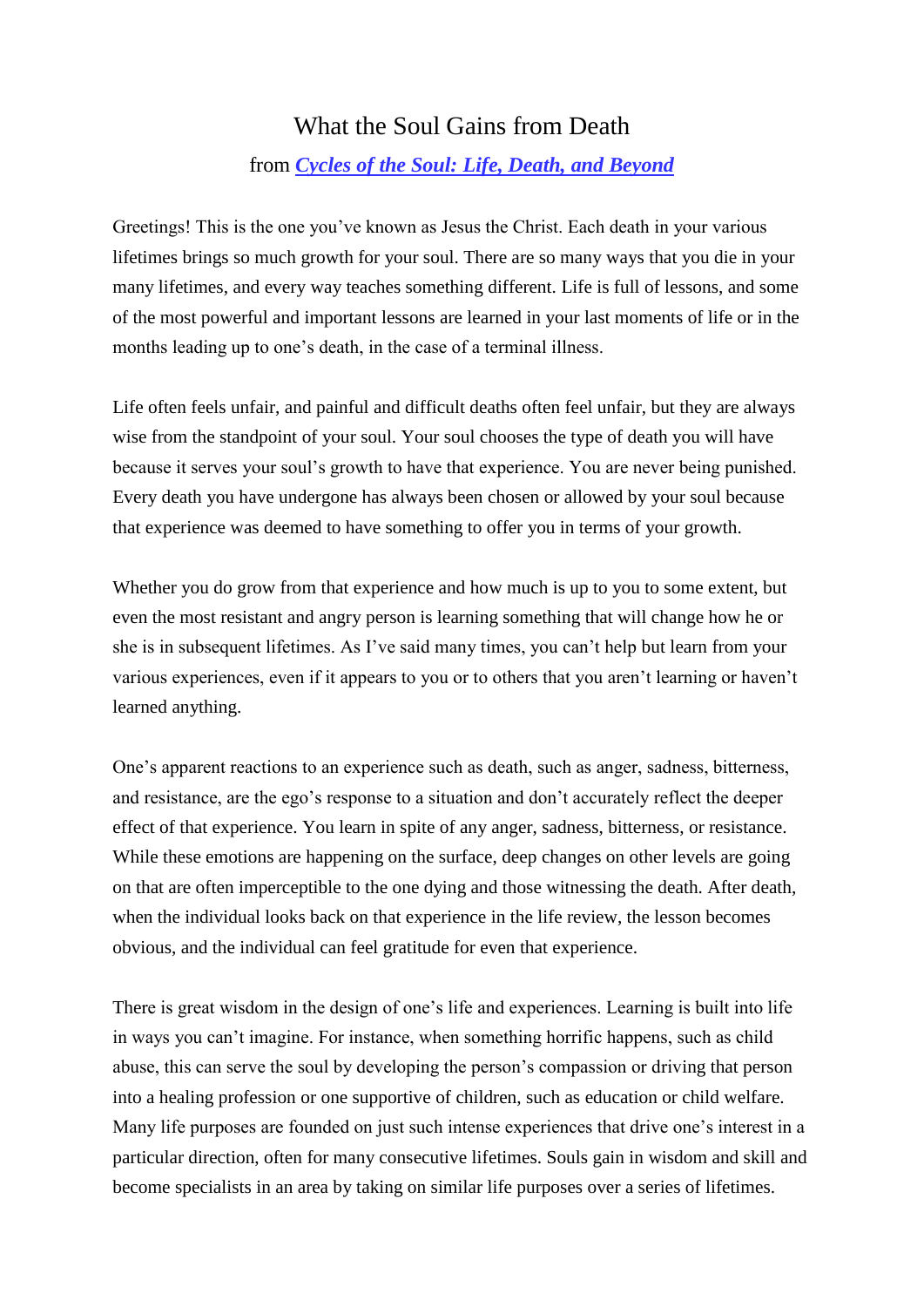A difficult death also often drives a soul to pursue a particular life purpose in subsequent lifetimes. For instance, someone might become a doctor or nurse in the next lifetime because he or she was inspired to serve in that way by a difficult death. Or perhaps someone who was fatally shot will become an advocate for gun control or peace in the next lifetime.

And, of course, difficult deaths also balance certain weaknesses and cultivate strengths. For example, someone who died as a result of a reckless or foolhardy act will be much more cautious in the next lifetime. Or someone who murdered someone might lose someone dear in his or her next lifetime. Please understand, however, that such losses are never punishment but intended to help people gain empathy and learn the preciousness of life. And please don't conclude that every loss in your life is such a teaching. There are many reasons for losses, not the least of which is that loss is a natural part of life.

But most of all, the lessons at death are spiritual ones: As people grapple with the loss of the things that give them identity, they discover who they really are and what can never be lost. Who are you if you are no longer young and capable? Who are you when your body stops working? What is it that exists beyond the body? Are you still you? What are you still capable of?

What many discover as their body ages or becomes incapacitated is that their body and looks actually have little to do with who they are. They're still the same inside, the same consciousness, and they still have the same personality and tendencies. These are the things that make them who they are and make them unique.

For those who are overly identified with their looks and physicality, aging and becoming incapacitated offer particularly important lessons, but everyone is deeply identified with the physical body and needs to see that the body is not that important in terms of who they are. They have a body, but they are not the body. They are the consciousness that uses the body. They are what exists beyond the body.

Importantly, they are what loves and laughs and experiences life. Sometimes this is all one is able to do, and then you can discover that loving, laughing, and experiencing is enough enough to make you happy. This is one of the most advanced lessons that can be learned. When everything is stripped away, there's still the ability to love and to experience and, potentially, to laugh and be grateful for life. What a surprise!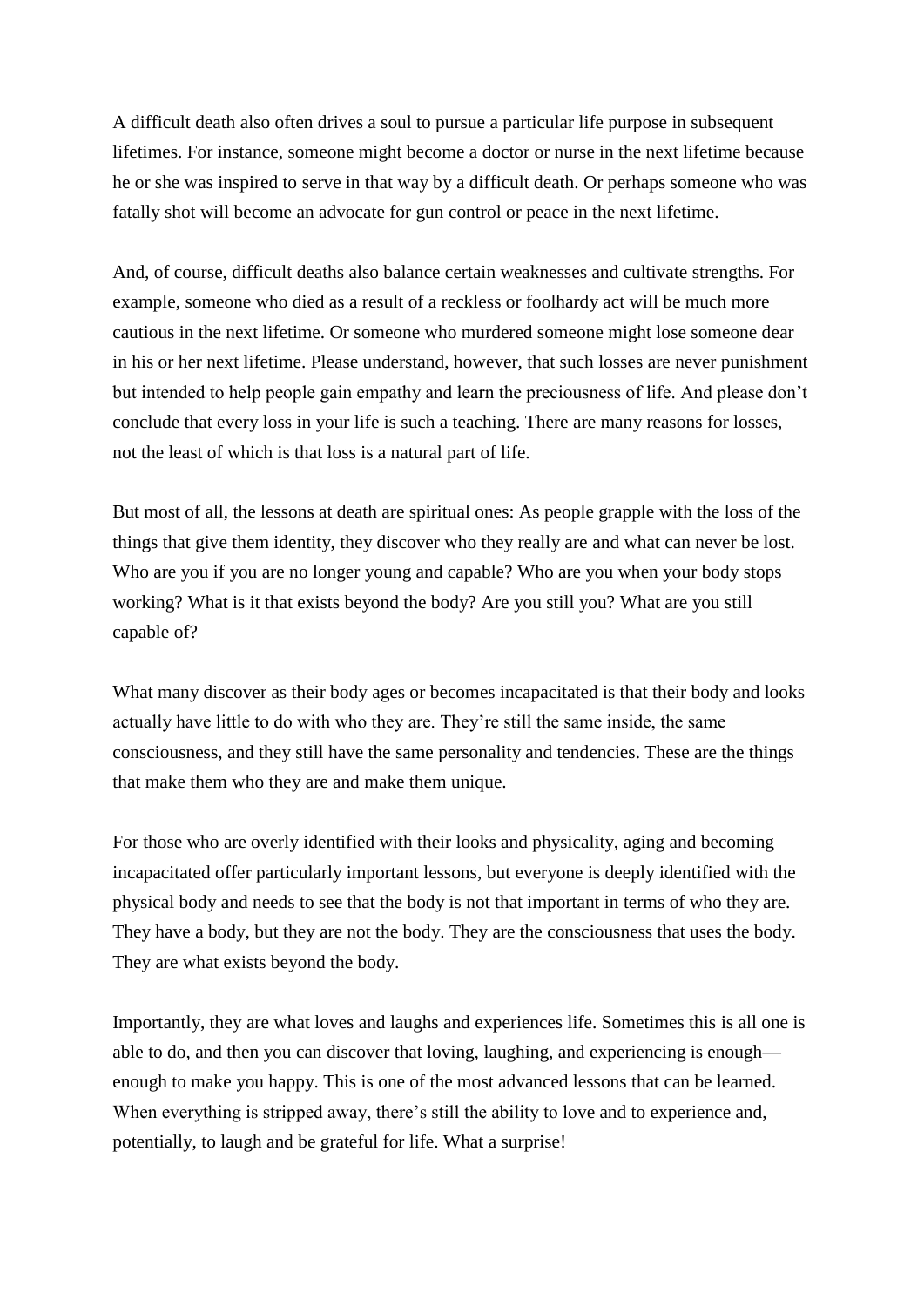Most people think they need so much to be happy, and to discover that, indeed, so little is actually needed is the most wonderful discovery of all! How freeing it is to find happiness in simply existing and in loving whatever you're loving, which could be anything. Everything is worthy of love.

Life becomes very precious for many at the end of their lives. They see life in a way that they've never seen it before. They see through their divine self's eyes, and it is all good and all precious. Granted, this doesn't happen for everyone, but the potential exists to experience this if you don't get overly caught up in anger, frustration, regret, and other negativity, as you continue to think of yourself as the false self and continue to want the same things the false self always wants.

It's impossible to be happy at the end of life if you continue to want the things your ego or false self wants. That's why death is such a powerful spiritual catalyst. To not suffer greatly at death, you must, once and for all, give up the desires and dreams of the false self. When you do, you discover the grace, love, peace, and gratitude of the divine self.

This is the blessing of a terminal illness. The knowledge that death is imminent takes away your future. When you believe you no longer have a future, what good are your desires and dreams? All you have is now. A terminal illness teaches you to be in the Now like nothing else because it strips away your future, and with your future, go your dreams and desires for your life to be a certain way.

Nevertheless, many hang onto life while they are terminally ill, still hoping for a future rather than accepting the life they are having and delving into that experience—the rich experience of their body and their identities falling away, which is a most precious and profound experience.

For some, giving up the false self's desires and dreams will be impossible. However, that doesn't mean they failed at death or that they didn't learn something, for they have another chance to see things differently once they're out of the body and shown by guides and loved ones how life and death might have been different.

In the afterlife, you're able to look back on your life without feeling bad or regretful that the life or the death didn't go better. It becomes obvious that nothing is lost. No harm has been done. The divine spark of God is there, alive and well, as you exist in the afterlife.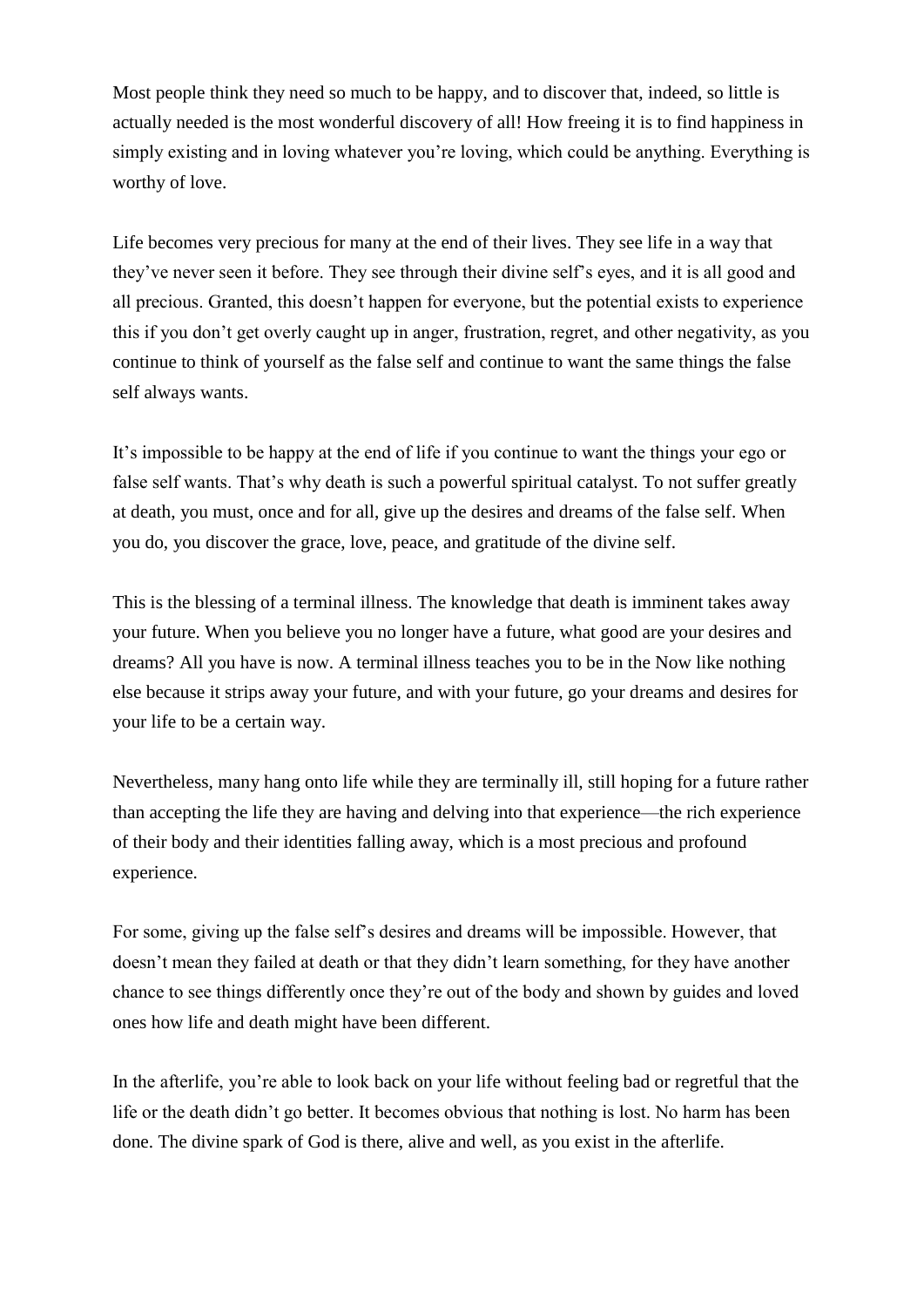In the afterlife, you're able to experience your divinity in a way that you might not have been able to when you were alive. In the afterlife, you're in touch with the truth about yourself, so viewing your previous lifetime's flaws and mistakes is not painful but enlightening. Like watching a movie of someone who didn't know any better, you're steeped in the forgiveness and compassion of those who are helping you see the truth about your life, so the life review is actually quite joyous.

It's impossible to list all of the possible things you do learn from the various kinds of deaths, but I will do my best to try to give you a sense of this. In addition to learning that you are not the body, which terminal illness teaches masterfully, death also teaches many of the basic lessons that human beings must master.

Importantly, death teaches compassion and empathy as a result of the suffering that's often involved in both the death itself and the anticipation of death. Whenever there's great suffering, compassion is being learned, whether that's apparent or not. Experiencing difficulties gives you compassion for those undergoing those same difficulties. You've walked in their shoes, and you know what it's like.

The various deaths are some of the most important and intense experiences your soul will ever have, and it's important that everyone have these experiences, because they are rich with rewards. As with all the extreme challenges of life, your many deaths teach you things you can't learn any other way. They develop character, which is to say, they develop you spiritually.

What do I mean by this? For one thing, death is humbling, and humility is central to one's spiritual growth. What is humbled? The ego, of course. Its greatest desire is to be in control of life. This is also its greatest illusion, for it has little control over what happens in life. At death, it becomes inescapably clear that you are not in control of life. As people face the fact that their life—their story—is about to end, they often feel regretful: "Is that it?" They want the story to continue or to be able to rewrite it, but they never were able to make life be the way they wanted it to be and neither can they at death. This is humbling, and this must be accepted.

Even those who have had what would be considered very successful lives are often disappointed at the end of their life, since the ego can always think of something more it would like to do or have or have experienced. For the ego, life as it is, is never enough. This disappointment in the face of death is, unfortunately, very common.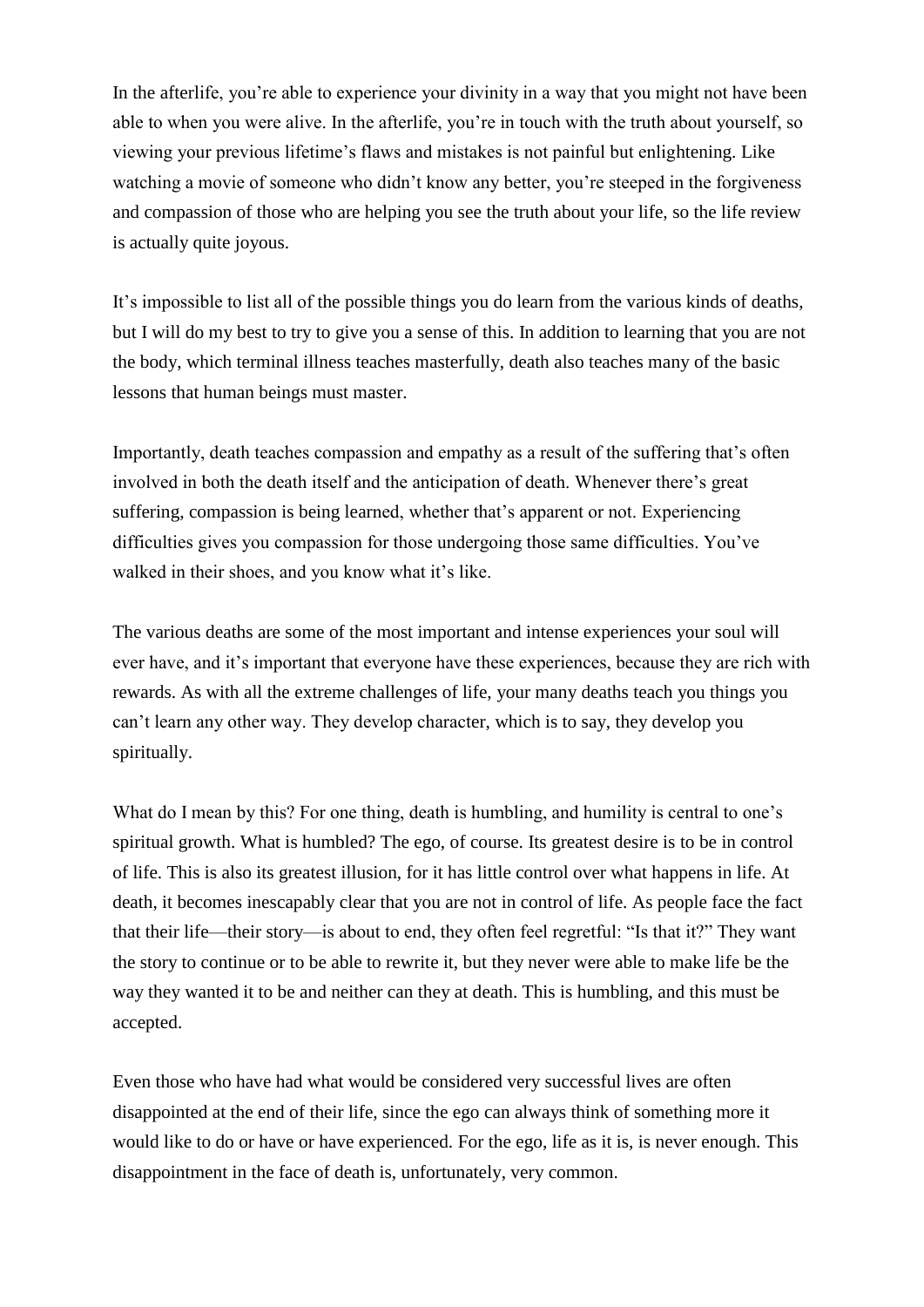But if it can be seen that this disappointment is just the ego's constant state and not a measure of one's life, then acceptance of life as it is and death is possible.

At death, you face what your life is and what your life was. The story has an ending after all. It is what it is, and it was what it was, and this must be accepted. Acceptance is one of the greatest lessons in life, and it isn't mastered until your very last lifetimes.

Death helps you see that you are not the master of the universe or immortal. You are flesh and bones like everyone else. Any grandiose illusions your ego might have had must be placed at the feet of death. It is an unavoidable ending to everyone's story, but not an ending to you, surprisingly enough, as you soon find out.

Death, especially one preceded by illness, is often an exercise in forbearance, patience, acceptance, and living in the unknown, as you wait and wonder at each step: "What will be the outcome?" You have always lived in the unknown (you have never known what would happen), but in critical times, you wonder, "Is this it? Will this end in death? Is this how I die?" You don't know, and you must accept that you don't know.

You'll never know the answer to the question, "When will I die?" until you actually do. Living in the unknown can be especially challenging when you're ill: "Will I recover? What if…? What will happen next?" These are questions the ego desperately wants answered but ones it can never have answers for. With illness and death, the ego has met its match. It's stymied, frustrated, unable to continue as usual. With grave illness at the end of life or with a terminal illness, the ego faces the greatest challenge of all, one it will eventually lose.

What, hopefully, rises up in place of the ego is the strength, courage, peace, perseverance, patience, and compassion of the divine self. Grave illness and death are opportunities for these qualities to come to the surface, for the divine self to shine through and become known and expressed.

What is left when the body can no longer function? All of the qualities that make up the best of you: courage, kindness, patience, courage, strength, wisdom, love, and perseverance. If you are so lucky as to have the ego drop away during an illness or before death, you are left with who you really are, and that is magnificent! Thank you for your openness to this message. I hope it will help you be fearless in the face of any crisis and death. I am with you always.

*PS: Reviews of this or any of my books are much appreciated!*